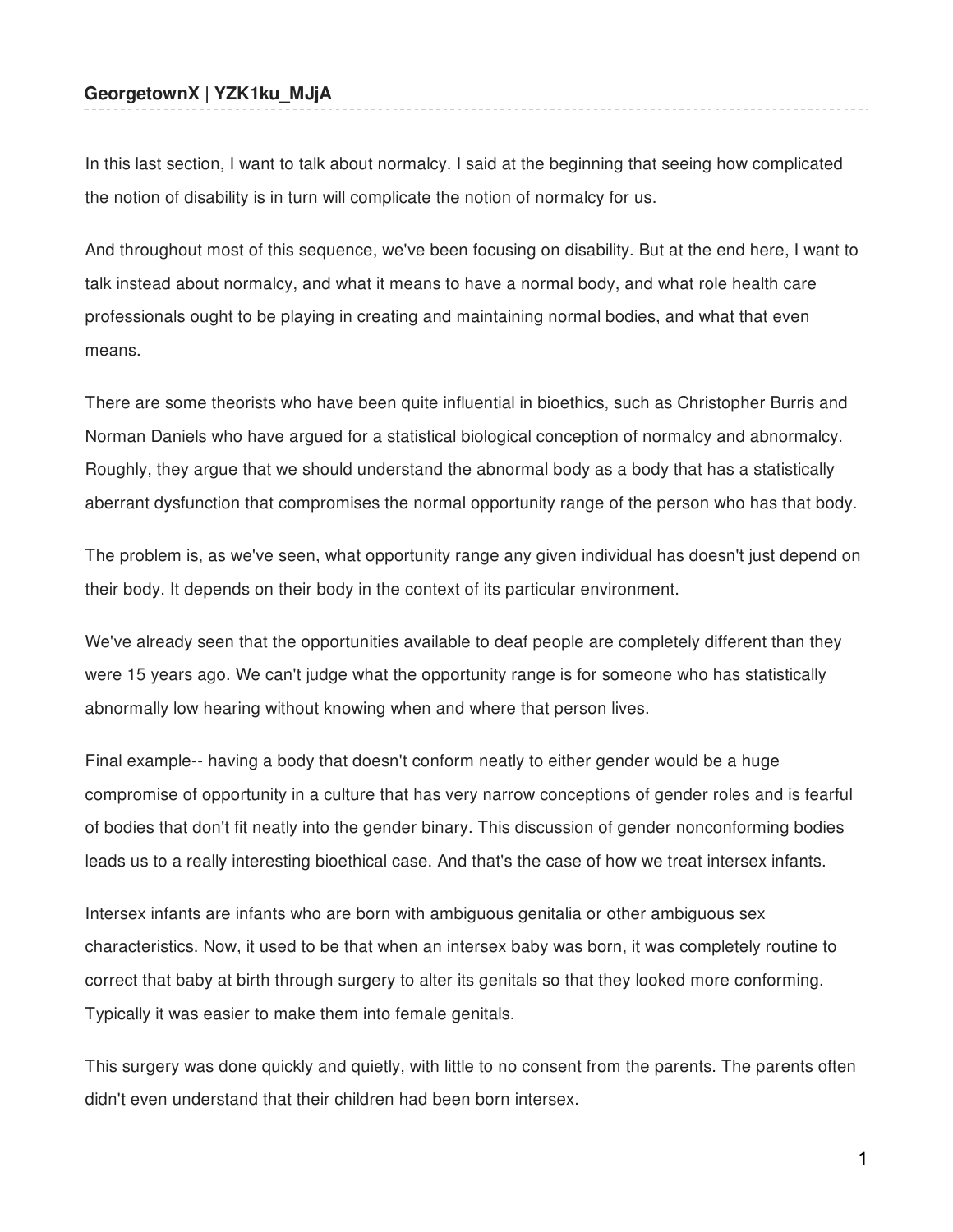The reason for these surgeries was to make the bodies normal as opposed to abnormal. But the question for us is, what does this mean exactly?

These infants had no traditional physical disabilities. And their bodies were not dysfunctional in any particular way that the surgery was correcting. In fact, if anything, the corrective surgery often created sexual dysfunctions or reproductive dysfunctions that wouldn't have otherwise existed. So in that traditional sense, the surgeries might be said to make the bodies less normal rather than more normal.

It seems like what we were really doing was correcting the bodies to make them conform to our sense of how normal bodies ought to be. And that raises interesting questions about what the role of medicine is in producing normalcy and what we mean by normalcy anyhow.

Up until 2006, the American Academy of Pediatrics considered the birth of an intersex baby to be, as they put it, a social emergency. And this is what they used to justify doing these surgeries with little or no consent from the parents, and of course no consent from the patient herself who is a newborn.

The assumption was that this was a social emergency because these children desperately needed gender normalcy. And that they would have their normal range of opportunities restored if their bodies could be corrected. And that their lives would be seriously hampered and compromised if they had gender nonconforming bodies that didn't fit neatly into male or female categories.

The assumption was that having an ambiguous body would be psychologically and socially traumatic for the child. It's worth noting that there was no scientific evidence of any kind for this.

It turns out, once we started talking to intersex people, which we didn't do until the last decade, that many intersex people actually really regretted the secrecy around what had happened to their bodies, and regretted having had the surgery at all. And in particular, they felt that the way that the surgery had been done so quickly in infancy marked their original bodies as somehow shameful.

They also resented the lack of sexual and reproductive function which they hadn't been given any choice over. And they wished that they had been allowed to choose for themselves, once they were somewhat older, whether they wanted to have their bodies corrected or not. Nobody had bothered to ask them these questions until quite recently.

As of 2006, the American Academy of Pediatrics changed its policy. It got rid of the language of social

2